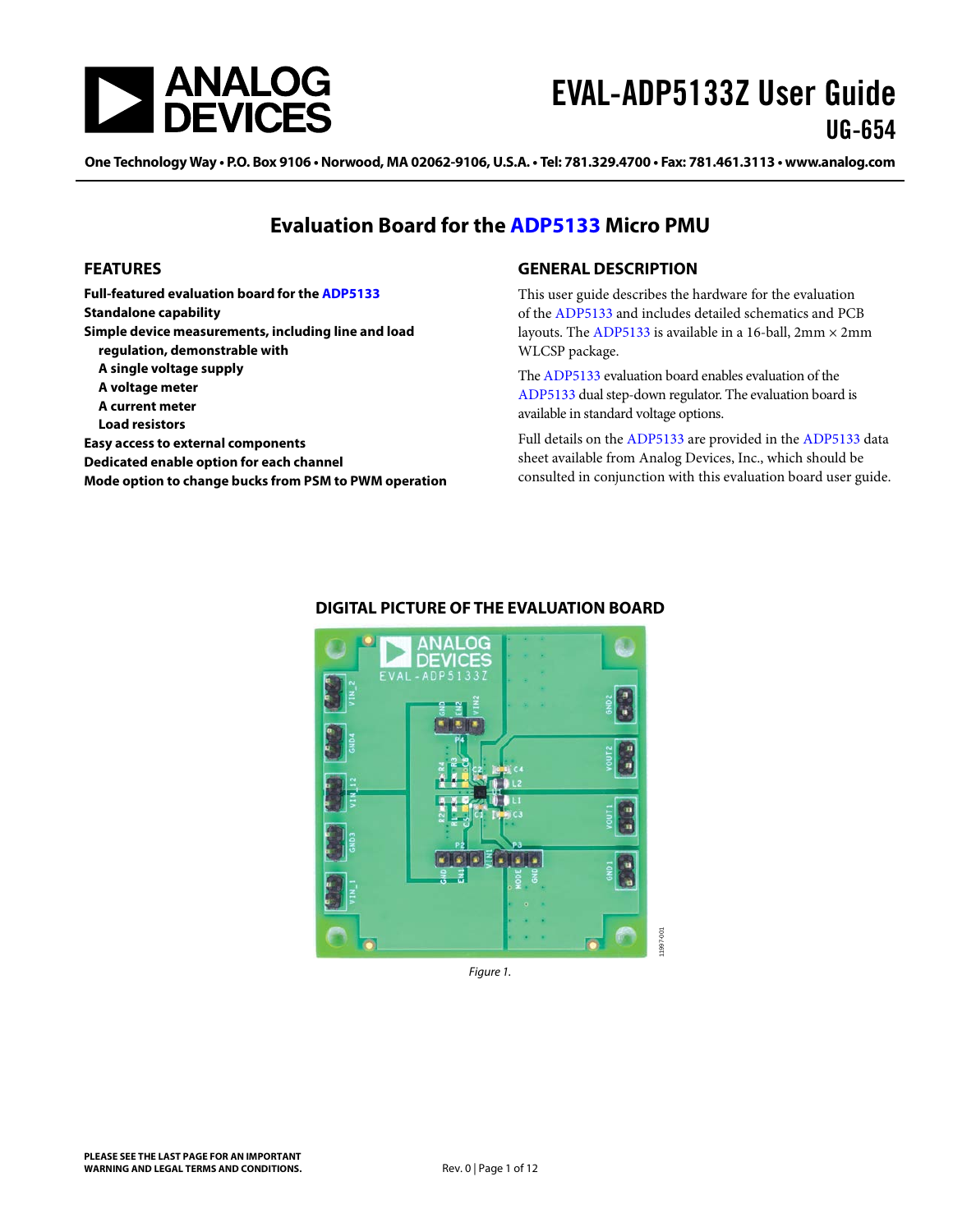# TABLE OF CONTENTS

### <span id="page-1-0"></span>**REVISION HISTORY**

**5/14—Revision 0: Initial Version**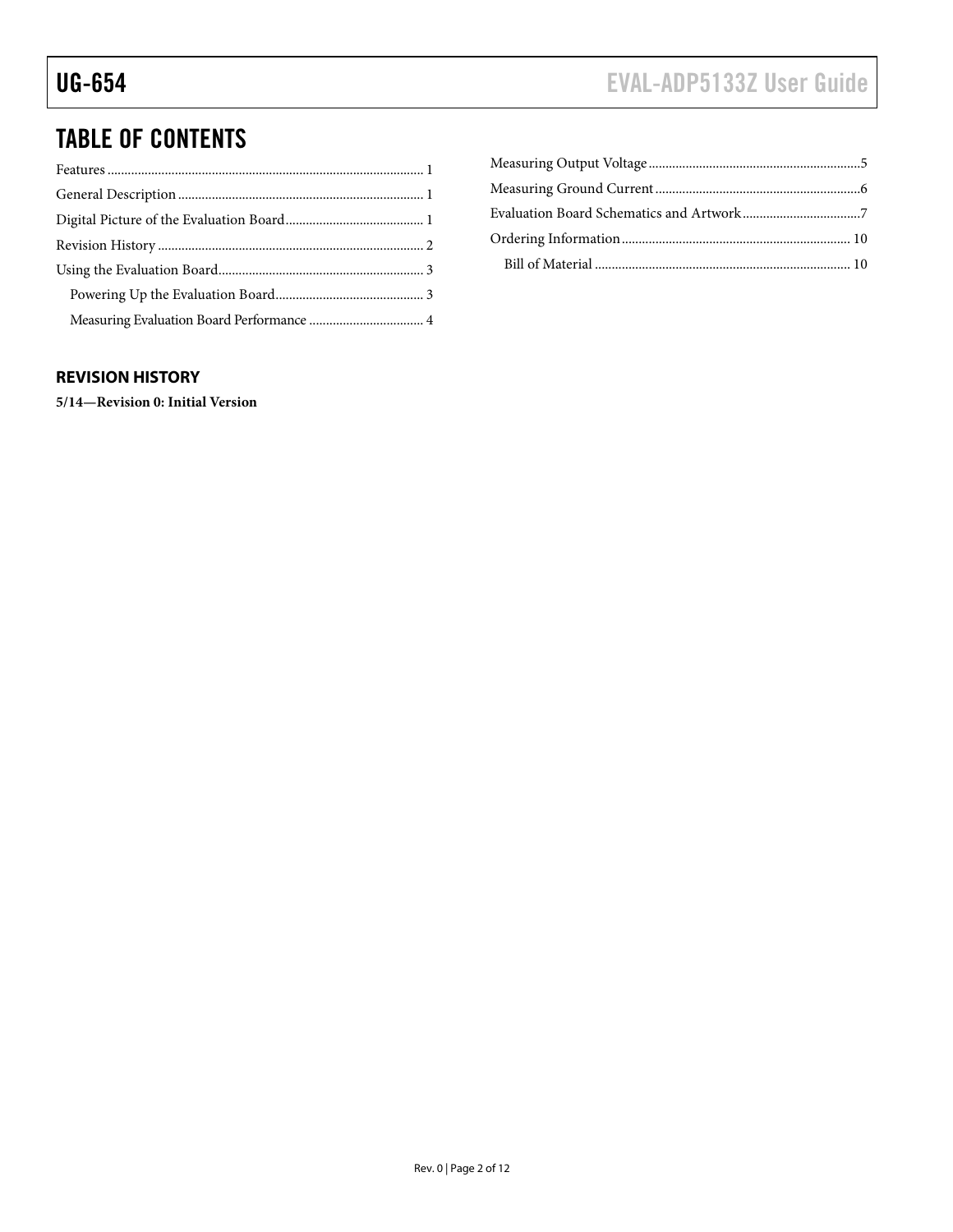### <span id="page-2-0"></span>USING THE EVALUATION BOARD **POWERING UP THE EVALUATION BOARD**

<span id="page-2-1"></span>The [ADP5133](http://www.analog.com/adp5133?doc=EVAL-ADP5133Z_ug-654.pdf) evaluation board is supplied fully assembled and tested. Before applying power to the evaluation board, follow the procedures in this section.

#### *Setting the Output Voltage of the Bucks*

The buck output voltage is set through external resistor dividers shown in [Figure 2](#page-2-2) for BUCK1. Optionally, the output voltage can be factory programmed to default values as indicated in the data sheet. In this event, R1 and R2 are not needed, and FB1 can be left unconnected. In all cases, VOUT1 must be connected to the output capacitor. VFB1 is 0.5 V.



*Figure 2. BUCK1 External Output Voltage Setting*

11997-002

<span id="page-2-2"></span>The [ADP5133](http://www.analog.com/adp5133?doc=EVAL-ADP5133Z_ug-654.pdf) demo boards are supplied with fixed resistors with values chosen for a target output voltage. Varying the resistor values of the resistor divider networks varies the output voltage accordingly.

#### **Table 1. External Resistor Dividers (Fixed)**

| <b>Resistor Divider</b> | <b>BUCK1</b> | <b>BUCK2</b>   |
|-------------------------|--------------|----------------|
| $R_{\text{TOP}}$        | R1           | R <sub>3</sub> |
| $R_{\text{BOT}}$        | R2           | R <sub>4</sub> |

#### *Enable P2 (EN1) and P4 (EN2)*

When th[e ADP5133](http://www.analog.com/adp5133?doc=EVAL-ADP5133Z_ug-654.pdf) has an input voltage above the minimum UVLO setting, the [ADP5133](http://www.analog.com/adp5133?doc=EVAL-ADP5133Z_ug-654.pdf) BUCK1 is enabled by connecting EN1 to VIN1. BUCK2 is enabled by connecting EN2 to VIN2.

#### *Jumper P3 (MODE)*

A jumper across Pin 1 and Pin 2 of P3 connects the MODE pin to VIN1, which sets BUCK1 and BUCK2 into forced PWM operation. Meanwhile, a link across Pin 2 and Pin 3 of P3 connects the MODE pin to GND allows BUCK1 and BUCK2 to operate in automatic PWM/PSM operation.

#### *Input Power Source*

If the input power source includes a current meter, use that current meter to monitor the input current. Connect the positive terminal of the power source to VIN1 on the evaluation board, and the negative terminal of the power source to GND3.

If the power source does not include a current meter, connect a current meter in series with the input source voltage. Connect the positive lead (+) of the power source to the current meter positive (+) connection, the negative lead (−) of the power source to GND1 on the evaluation board, and the negative lead (−) of the current meter to VIN1 on the board. Be aware that current meters add resistance to the input source and this voltage reduces with high output currents.

#### *Output Load*

Connect an electronic load or resistor to set the load current. If the load includes a current meter, or if the current is not measured, connect the load directly to the evaluation board, with the positive (+) load connected to one of the channels. For example, connect BUCK1, VOUT1, and the negative (−) load connection to GND1.

If a current meter is used, connect it in series with the load. Connect the positive (+) current meter terminal to the evaluation board for BUCK1, VOUT1, the negative (−) current meter terminal to the positive  $(+)$  load terminal, and the negative  $(-)$ load terminal to GND1 on the evaluation board.

#### *Input and Output Voltmeters*

Measure the input and output voltages with voltmeters. Make sure that the voltmeters are connected to the appropriate evaluation board terminals and not to the load or power source themselves.

If the voltmeters are not connected directly to the evaluation board, the measured voltages will be incorrect due to the voltage drop across the leads and/or connections between the evaluation board, the power source, and/or the load.

Connect the input voltage measuring voltmeter positive terminal (+) to VIN\_1 on the evaluation board, and the negative (−) terminal to GND3 on the evaluation board.

Connect the output voltage measuring voltmeter positive (+) terminal to VOUT1 on the evaluation board for measuring the output voltage of BUCK1 and the negative (−) terminal to GND1 on the evaluation board.

#### *Voltage Input for the Buck Regulators*

When the input voltage for BUCK1 and BUCK2 come from different sources, make sure that Pin 1 and Pin 2 of VIN\_12 are not shorted. Meanwhile when using the same voltage input for the bucks, place a link across VIN\_12.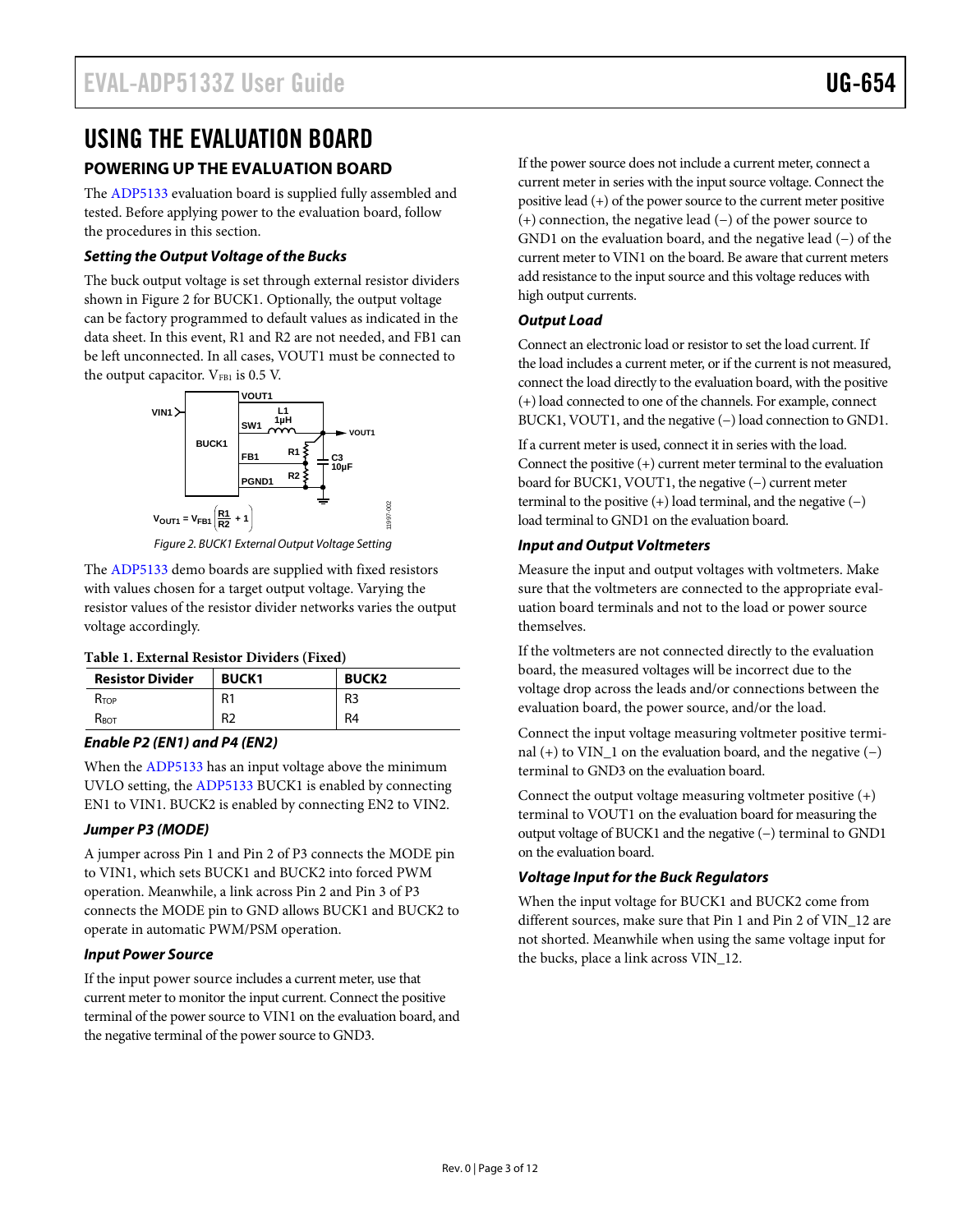#### *Turning On the Evaluation Board*

When the power source and load are connected to the [ADP5133](http://www.analog.com/adp5133?doc=EVAL-ADP5133Z_ug-654.pdf) evaluation board, the board can be powered for operation. Perform the following steps:

- 1. Ensure that the power source voltage is greater than 4.2 V and less than 5.5 V.
- 2. Ensure that the desired channel is enabled and monitor the output voltage.

If the load is not already enabled, enable the load; check that it is drawing the proper current, and that the output voltage maintains voltage regulation.

#### <span id="page-3-0"></span>**MEASURING EVALUATION BOARD PERFORMANCE**

#### *Measuring Output Voltage Ripple on the Buck Regulator*

To observe the output voltage ripple of BUCK1, place an oscilloscope probe across the output capacitor (C3) with the probe ground lead at the negative (−) capacitor terminal and the probe tip at the positive (+) capacitor terminal. Set the oscilloscope to ac, 20 mV/division, and 2 µs/division time base.

#### *Measuring the Switching Waveform*

To observe the switching waveform with an oscilloscope, place the oscilloscope probe tip at the end of the inductor with the probe ground at GND. Set the oscilloscope to dc, 2 V/division, and 2 µs/division time base.

#### *Measuring Load Regulation*

Test the load regulation by increasing the load at the output and looking at the change in output voltage. To minimize voltage drop, use short low resistance wires, especially for loads approaching maximum current.



#### *Measuring Line Regulation*

Vary the input voltage and examine the change in the output voltage.





Measure the efficiency, η, by comparing the input power with the output power.

$$
\eta = \frac{V_{OUT} \times I_{OUT}}{V_{IN} \times I_{IN}}
$$

Measure the input and output voltages as close as possible to the input and output capacitors to reduce the effect of IR drops.



#### *Measuring Inductor Current*

Measure the inductor current by removing one end of the inductor from its pad and connecting a current loop in series. A current probe can be connected onto this wire.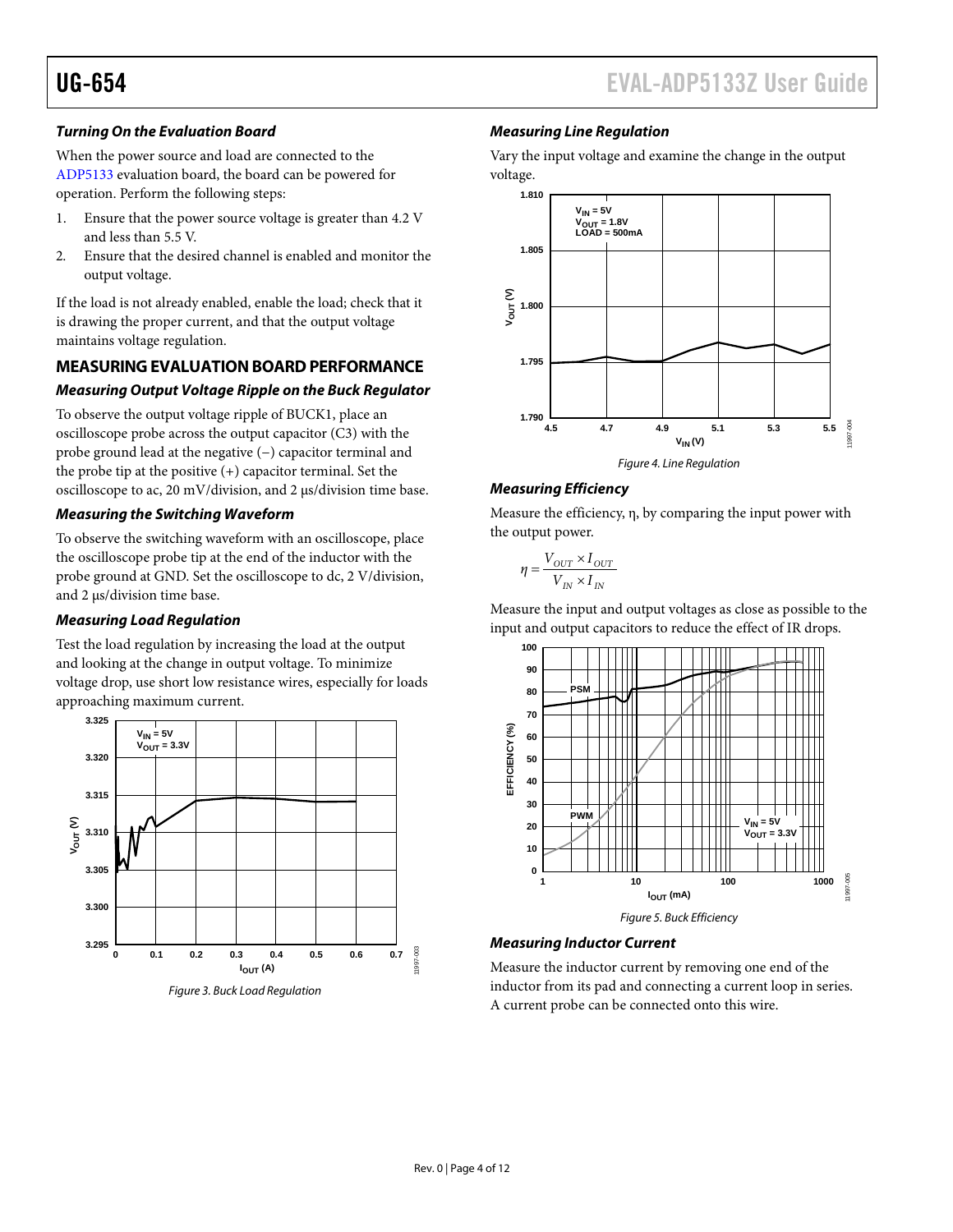### <span id="page-4-0"></span>MEASURING OUTPUT VOLTAGE

[Figure 6](#page-4-1) shows how the evaluation board can be connected to a voltage supply and a voltmeter for basic output voltage accuracy measurements. A resistor can be used as the load for the regulator. Ensure that the resistor has a power rating adequate

to handle the power expected to be dissipated across it. An electronic load can also be used as an alternative. Ensure that the voltage supply can supply enough current for the expected load levels.



<span id="page-4-1"></span>*Figure 6. Output Voltage Measurement*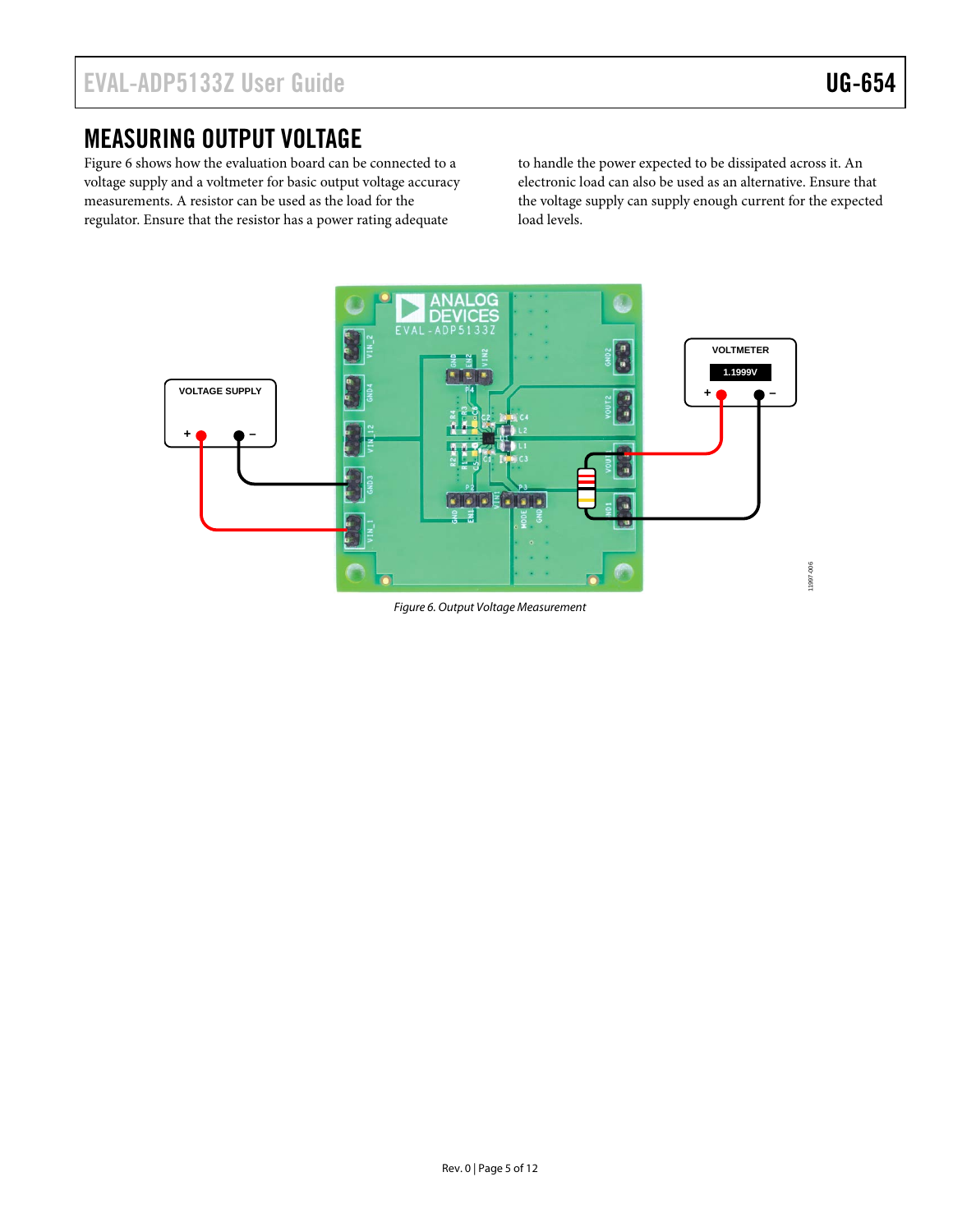### <span id="page-5-0"></span>MEASURING GROUND CURRENT

[Figure 7](#page-5-1) shows the evaluation board connected to a voltage supply and a current meter for ground current measurements. A resistor can be used as the load for the regulator. Ensure that the resistor has a power rating that is adequate to handle the power

expected to be dissipated across it. An electronic load can be used as an alternative. Ensure that the voltage source used can supply enough current for the expected load levels.



<span id="page-5-1"></span>*Figure 7. Ground Current Measurement*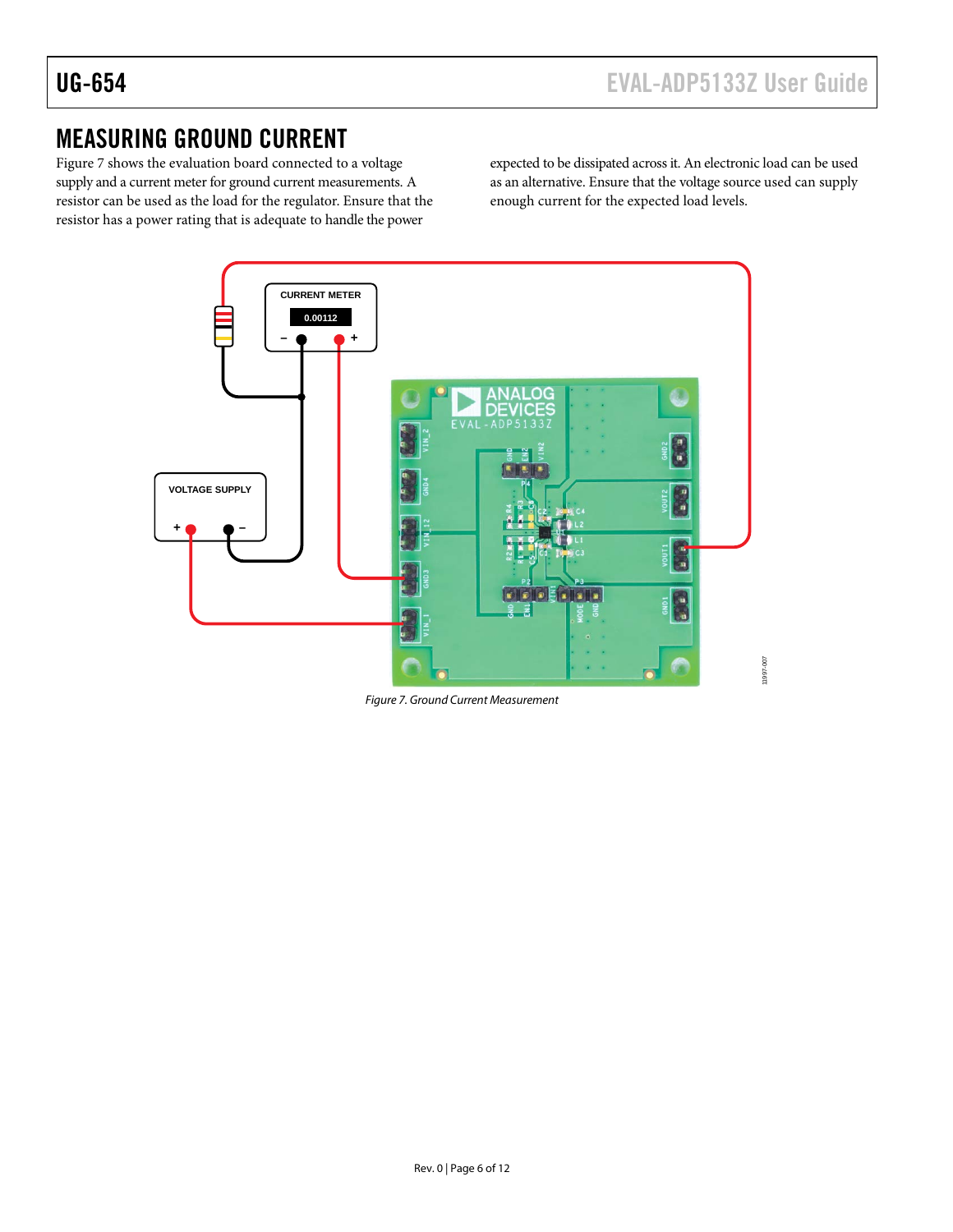### <span id="page-6-0"></span>EVALUATION BOARD SCHEMATICS AND ARTWORK



*Figure 8[. ADP5133](http://www.analog.com/adp5133?doc=EVAL-ADP5133Z_ug-654.pdf) Evaluation Board Schematic*



*Figure 9. Top Layer, Recommended Layout*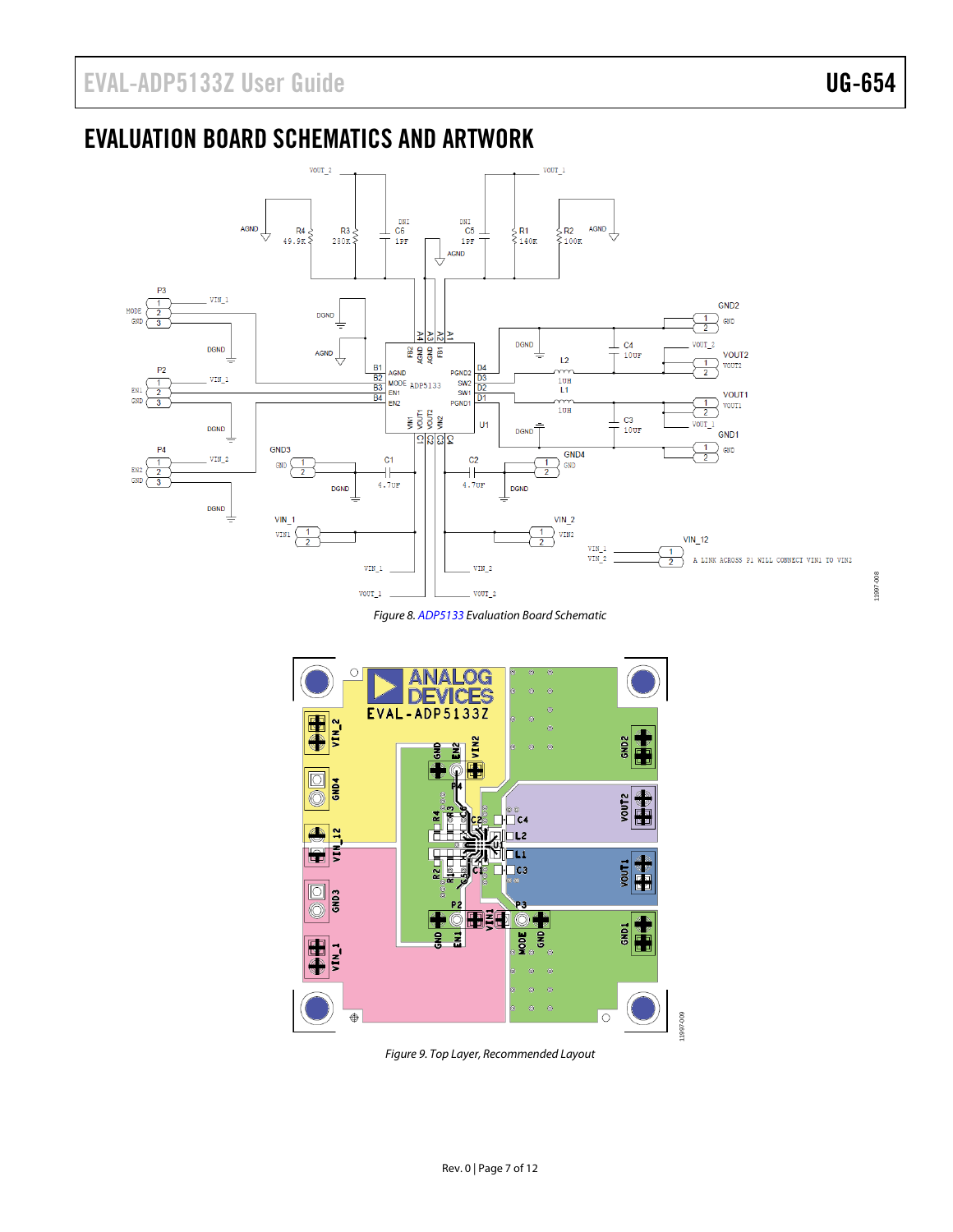# UG-654 EVAL-ADP5133Z User Guide



Figure 10. Second Layer, Recommended Layout



Figure 11. Third Layer, Recommended Layout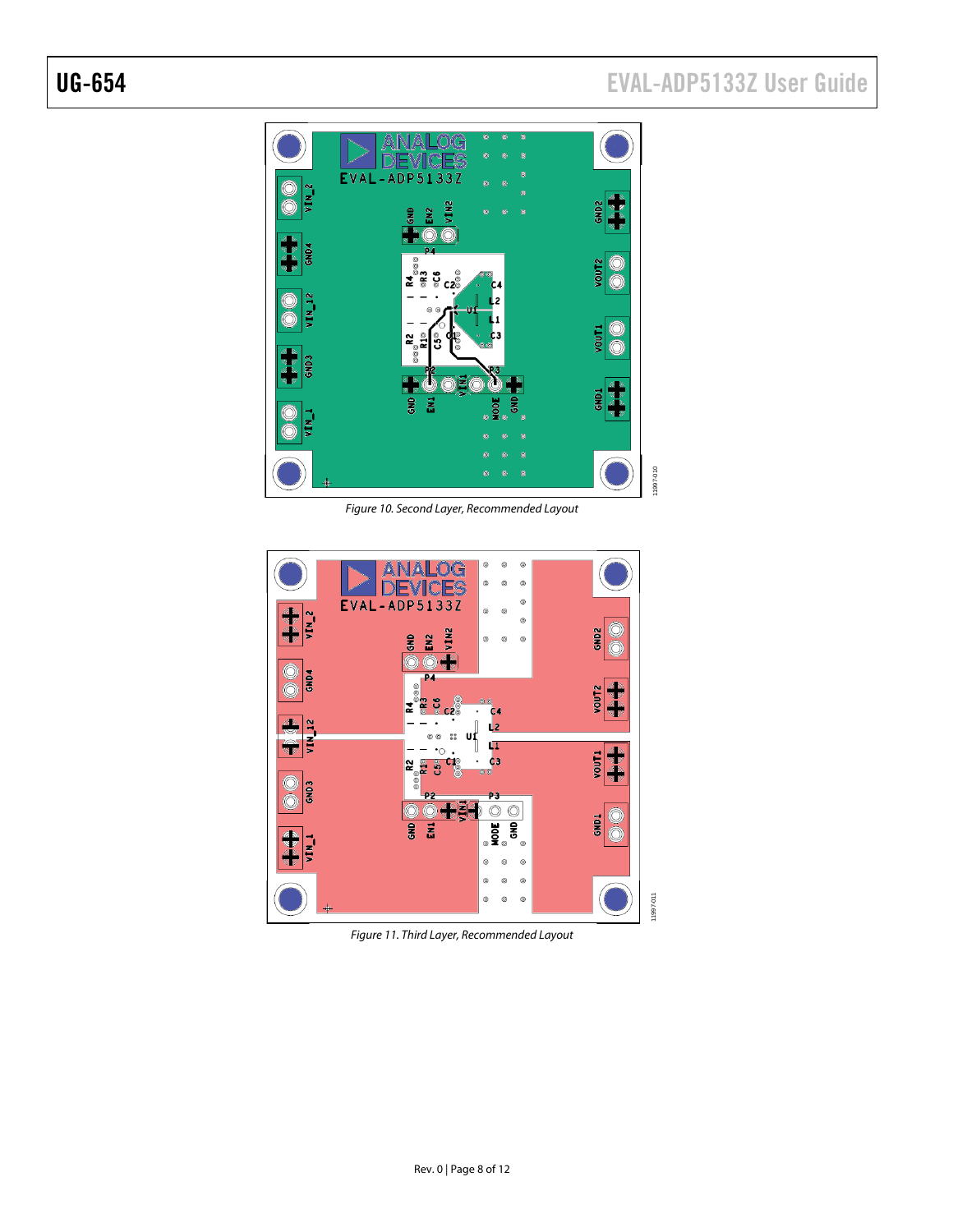# EVAL-ADP5133Z User Guide Valley Contract Contract Contract Contract Contract Contract Contract Contract Contract Contract Contract Contract Contract Contract Contract Contract Contract Contract Contract Contract Contract C



*Figure 12. Bottom Layer, Recommended Layout*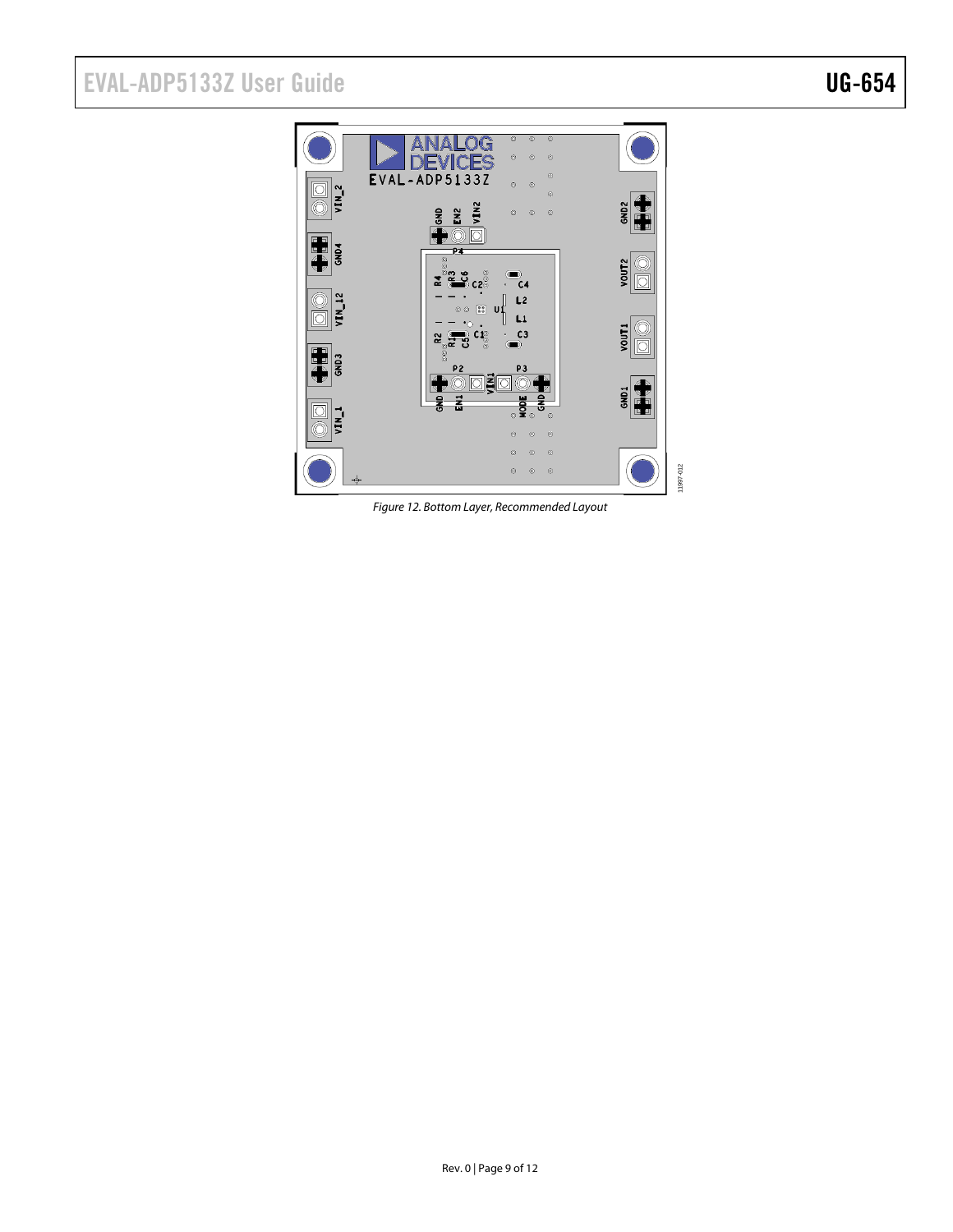# <span id="page-9-0"></span>ORDERING INFORMATION

### <span id="page-9-1"></span>**BILL OF MATERIALS**

#### **Table 2.**

| Qty            | <b>Reference Designator</b> | <b>Description</b>                          | <b>Manufacturer</b>   | <b>Part Number</b> |
|----------------|-----------------------------|---------------------------------------------|-----------------------|--------------------|
|                | U1                          | ADP5133 micro PMU, 2 regulators             | <b>Analog Devices</b> | ADP5133            |
|                | C1, C2                      | Capacitor, MLCC, 4.7 µF, 6.3 V, 0402, X5R   | Murata                | GRM155R60J475ME87D |
| 2              | C3, C4                      | Capacitor, MLCC, 10.0 µF, 6.3 V, 0603, X5R  | Murata                | GRM188R60J106ME47D |
| $\overline{z}$ | L1, L2                      | Inductor, 1.0 $\mu$ H, 1.4 A, 85 m $\Omega$ | Murata                | LOM2MPN1R0NG0      |
|                | R <sub>1</sub>              | Resistor, 0402, 140 k $\Omega$              | Panasonic             | ERJ-2RKF1403X      |
|                | R <sub>2</sub>              | Resistor, 0402, 100 k $\Omega$              | Panasonic             | ERJ-2RKF1003X      |
|                | R <sub>3</sub>              | Resistor, 0402, 280 kΩ                      | Vishay                | CRCW0402280KFKED   |
|                | R <sub>4</sub>              | Resistor, 0402, 49.9 k $\Omega$             | Panasonic             | ERJ-2RKF4992X      |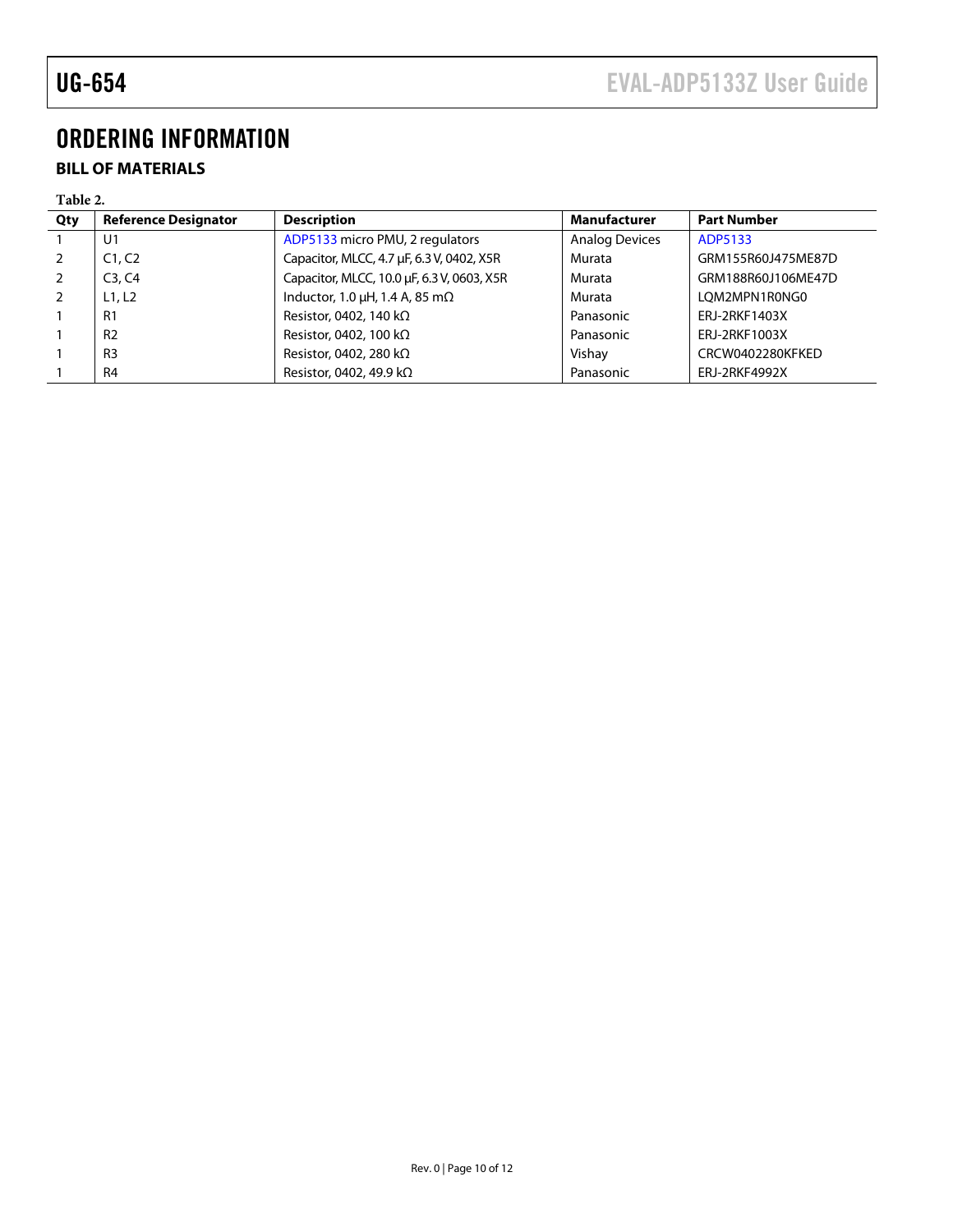# **NOTES**